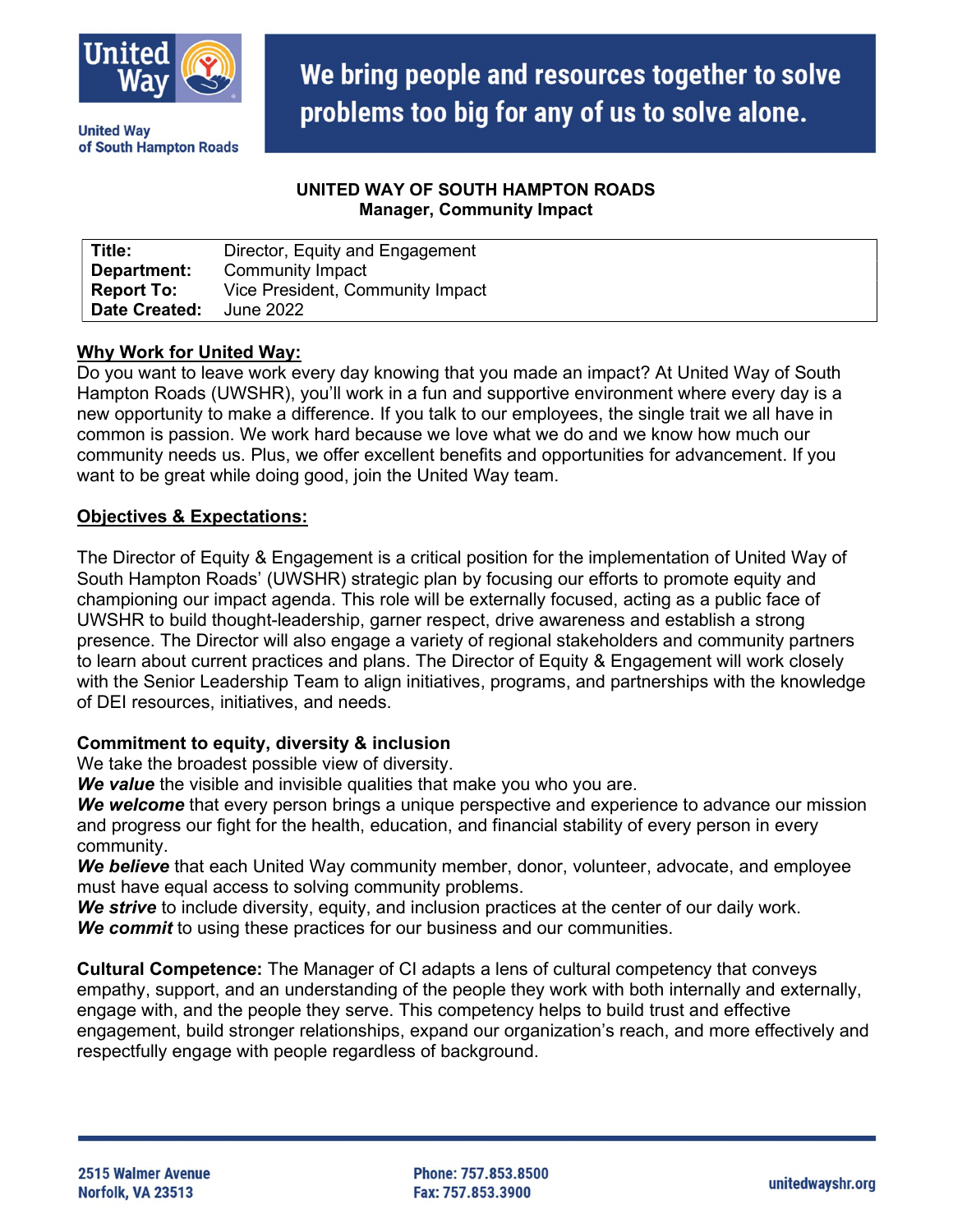

**United Way** of South Hampton Roads

# We bring people and resources together to solve problems too big for any of us to solve alone.

Core Competencies are characteristics that all employees are expected to exhibit as a member of the UWSHR team. For complete details that include attributes and behaviors please see the United Way Core Competencies Checklist in the shared Human Resources Network Folder. These include:

- Mission Focused: The top priority is creating real social change that leads to better lives and healthier communities.
- Relationship Oriented: Understands that people come before process and is astute in cultivating and managing relationships toward a common goal.
- Collaborator: Understands the roles and contributions of all sectors of the community and can mobilize resources (financial and human) through meaningful engagement.
- Results Driven: Dedicated to shared and measurable goals for the common good; creating, resourcing, scaling and leveraging strategies and innovations for broad investment and impact.
- Brand Steward: Understands his/her role in growing and protecting the reputation and results of the organization, and thus, the greater network.

## Key Accountabilities include the following:

- 1. Translate strategy into a tactical plan with clear actions, accountability, and goals to promote best in class equitable DEI practices.
- 2. Partner with Senior Leadership Team to integrate diversity and inclusion into core decisions through recruitment, performance management, leadership development, employee engagement and retention.
- 3. Develop training opportunities to educate employees and managers on how to recognize, accommodate and appreciate individual differences and how these can be bridged back to assist in meeting the business plan.
- 4. Work cross-functionally with UW Resource Development and Marketing teams to develop and communicate compelling messages to collaborating partners, and to the larger community utilizing various media
- 5. Oversee external partnerships, memberships and networking relationships. Responsible for outreach relationships with diversity related organizations.

## **Essential Duties and Responsibilities include the following:**

#### Administrative:

- Develop and document key equity, diversity and inclusion strategies to support internal initiatives and programs, in support of the goals of the organization.
- Perform special assignments and other work, on an as-needed basis.
- Coordinates and contributes to high profile events with timelines that range from weeks to months in advance.
- Manage and support all aspects of the AALS leadership council to include conducting meetings, preparing minutes and reports, and board preparation for the chair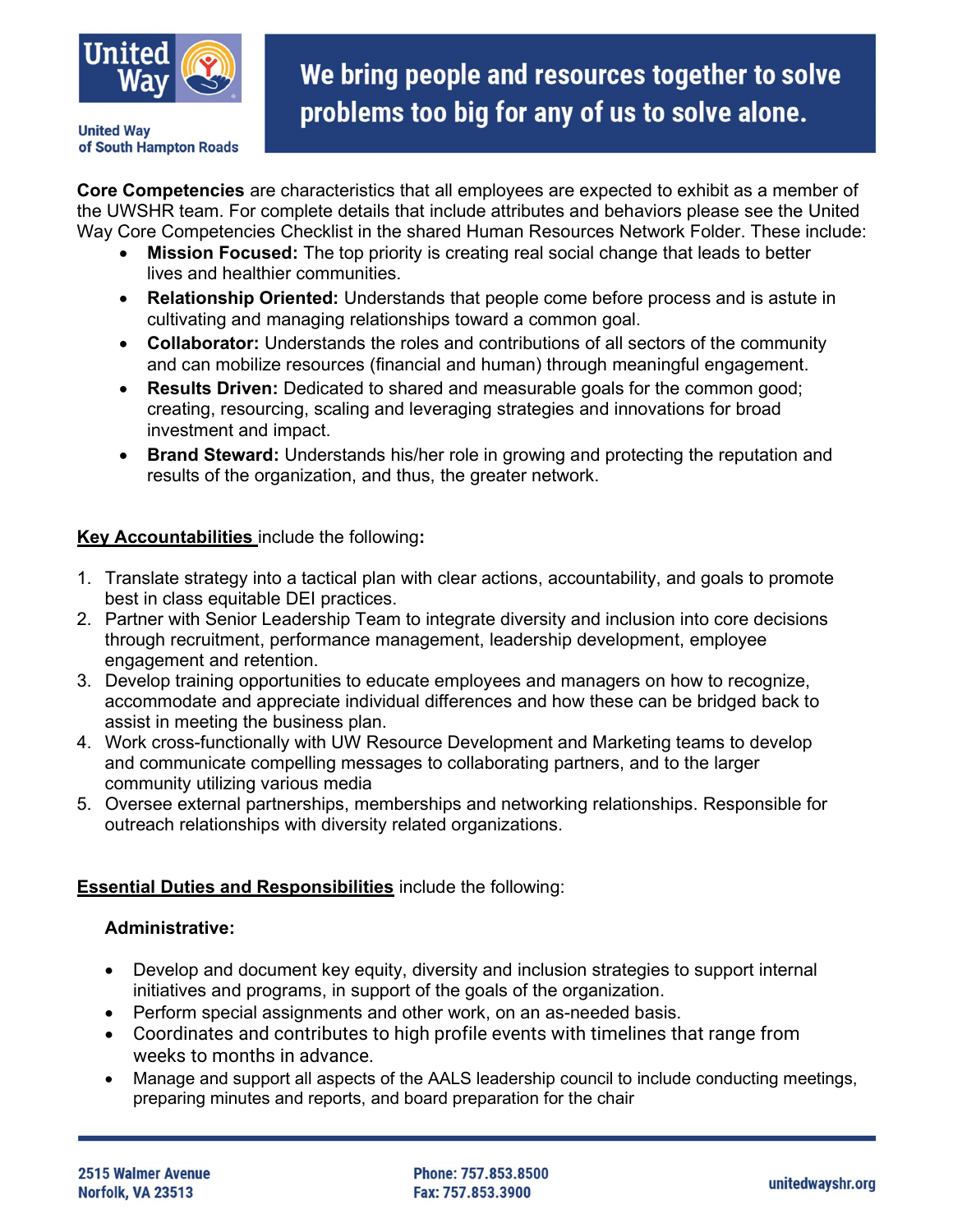

- **United Way** of South Hampton Roads
	- Inputting into CRM accurate donor information, all external meetings, follow-up notes, important communications and all opportunities

### Commnunity Collaboration

- Participate in important external business and cultural diversity, equity and inclusion activities and events consistent with UWSHR's outreach and corporate responsibilities initiatives
- Develop and maintain knowledge base on current emerging social trends, community concerns, and political and service delivery issues in the communities we serve
- Collaborate with stakeholders to lead, assess, develop, implement measure, and continuously improve key initiatives/programs to achieve cultural diversity, racial equity, and inclusion objectives.
- Collaborate and serve as lead on a variety of team project assignments that will positively impact the building of inclusive communities throughout the United Way network. Makes recommendations to solve highly complex problems requiring research and information from multiple sources or advanced knowledge in a thorough and timely manner. Provides analysis and interpretation of widely varying situations. Achieves resolution through unique approaches and/or reference to a variety of policies, precedents, and past practices.

#### Data, Research & Reporting

- Advance agencies' capacity to measure results as well as the United Way's ability to document and communicate shared measures.
- Take a lead role in ensuring the effective and accurate collection of data, and helping to streamline organizational reporting processes on a continuous basis.
- Assist with the collection of financial status and data to support reporting requirements as related to grant funded requirements.
- Makes recommendations to solve highly complex problems requiring research and information from multiple sources or advanced knowledge in a thorough and timely manner.
- Provides analysis and interpretation of widely varying situations. Achieves resolution through unique approaches and/or reference to a variety of policies, precedents, and past practices.

#### Program Development & Implementation

- Oversight and Coordination of Project Inclusion
- Provide program oversight to AALS STEM Scholarships, including:
	- o Supervision of AALS STEM Scholarship Manager
		- o Monitor process for applications
		- o Maintain records of applications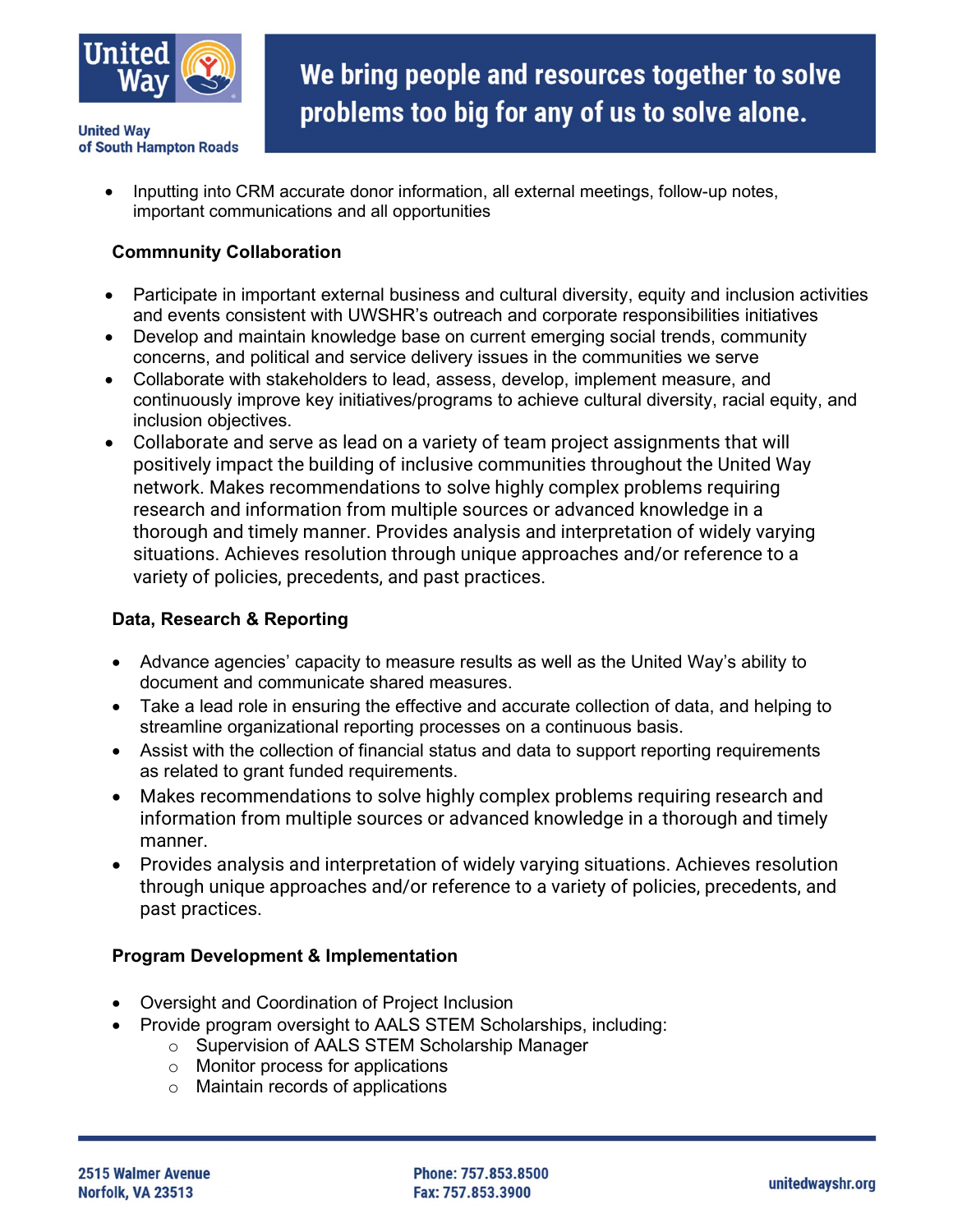

**United Way** of South Hampton Roads

- Monitor program goals and quality assurances to support ongoing development of the scholarship program.
- Work cross functionally with RD and CI to promote AALS STEM Scholarships
- Leverage and Promote additional resources ensuring the sustainability of the AALS Scholarship Program.

## Marketing and Resource Development and Outreach

- Provide leadership in the nonprofit sector and serve as a public face and key spokesperson for UWSHR, represent the organization with credibility and compassion, and clearly communicate its vision and value proposition
- Internalize, communicate, and further UWSHR's community impact agenda by establishing critical connections, building relationships with community stakeholders, listening to and prioritizing the needs of our community, and harnessing community resources
- Identify partnerships and strategic alliances that add value and leverage resources available to support the community
- Act as an advocate, educating the public on critical issues impacting our community
- Plan and execute AALS engagement/recruitment events
- Identify AALS champions at top accounts & work w/ them to increase membership & engagement
- Promote AALS and its membership benefits to UWSHR nonprofit agencies and partners
- Other duties as assigned.

#### Key Skills Requirements:

- Bachelor's Degree in related field required; Master's Degree in community planning, public administration or public policy preferred.
- 10+ years of experience in human service planning, cross system issues, resource management, programmatic evaluation, advocacy and/or public policy.
- Demonstrate success in community building and implementation of community-based initiatives, collaborating with and convening multiple, diverse community partners in efforts that produce specific deliverable and measurable outcomes.
- Project management skills with the ability to problem-solve, prioritize, and create systems and processes
- Excellent analytical ability and superior problem-solving skills
- Excellent communication, interpersonal, listening, writing, and facilitation skills
- Ability to take concepts from initiation to completion with minimal supervision
- Microsoft Office skills and experience required

#### Work Demands & Environment:

- Ability to stoop, lift, finger for example pick, pinch, or type and grasp
- Ability to clearly and concisely express and exchange detailed information and ideas to others accurately via spoken word